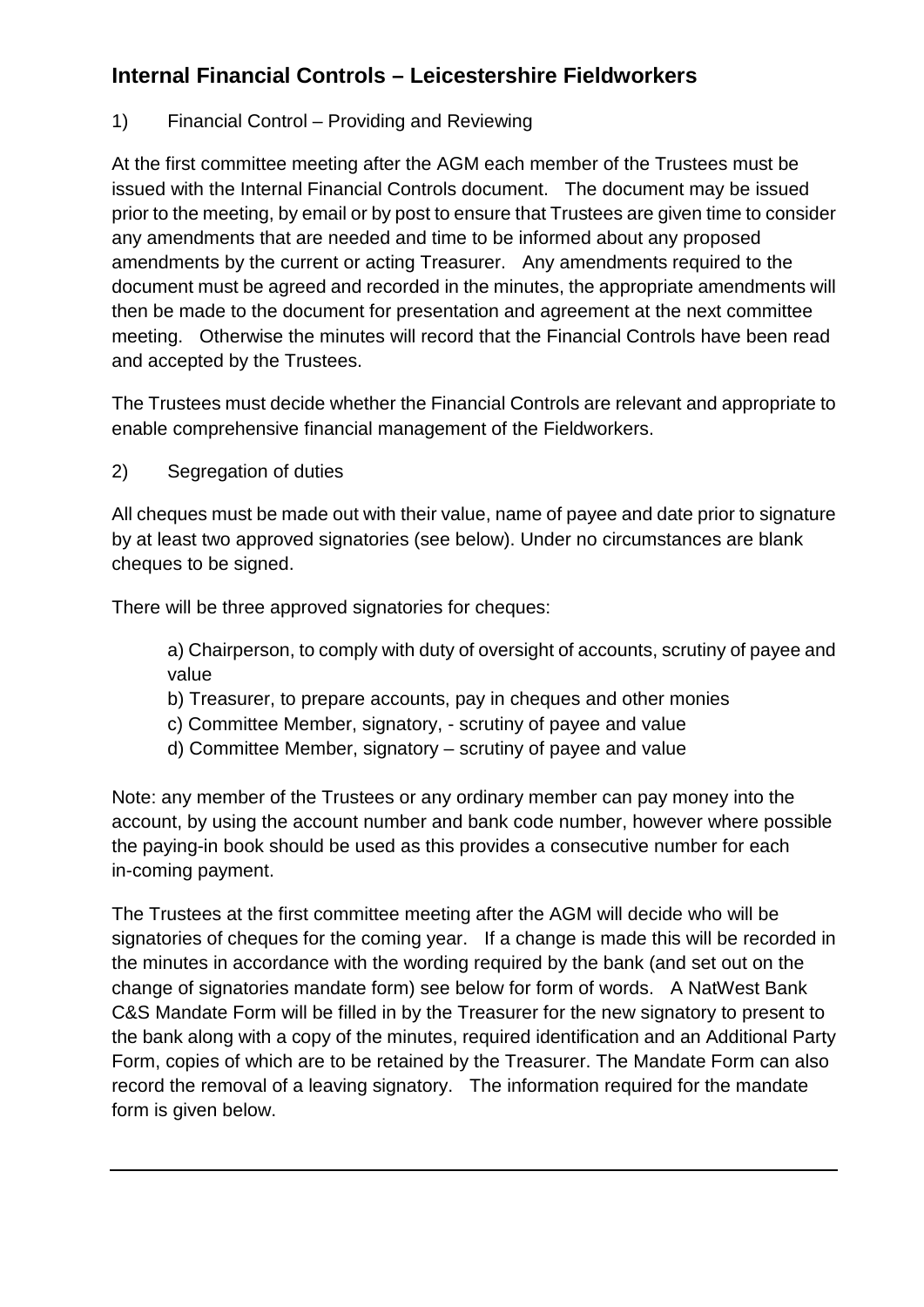*NATWEST MANDATE: The purpose of this mandate is for you to tell us who is authorised to give us any instructions relating to the operation of your account.*

*This mandate should only be used for unincorporated community organisations and unincorporated charities. If your organisation is registered at Companies House or is governed by a Trust Deed then please speak to a member of staff who will provide the correct mandate to complete. Corrections to the form must be signed by all the authorised signatories who have signed the declaration in section 8.*

*Wording required in the minutes for Nat West Bank mandate*

*(Removal) It was resolved that: the authorised signatories (names of signatories here) in the current NatWest Bank mandate, for the accounts detailed in section 2 Application to Accounts, be changed in accordance with Section 5 - Removing an Authorised Signatory, and Section 6 - Authorised signatories for the Account, and the current mandate will continue as amended.* 

*(Additional) It was resolved that: the authorised signatories (names of signatories here) in the current NatWest Bank mandate, for the accounts detailed in section 2 Application to Accounts, be changed in accordance with Section 6 - Authorised signatories for the Account, and the current mandate will continue as amended.* 

--------------------------------------------------------------------------------------------------------------

#### 3) Signing of Cheques

Cheques to the value of £500 or under can be signed by two signatories.

Cheques to the value of £501 and above must be signed by three signatories.

The cheque book must be kept in a secure place when not in use, not readily accessible to anyone other than the approved keeper.

a) Cheques signed at events/meetings other than committee meetings.

It is usually not possible for cheques to be made out in advance for speakers at monthly meetings, sometimes to venue hosts or to re-enactors (as examples). Speakers are often unable to quote a precise figure as they are unable to evaluate their expenses until after the event or meeting has taken place.

Cheques at events/meetings can be written and signed at the event if two signatories are present. If two signatories are not available then the details of the person or organisation to whom the cheque is to be sent, along with its value, will be needed. The cheque will be posted when an additional signature has been obtained.

4) Cash Payments

Cash payments to speakers or other payees are to be avoided. Whenever possible payments must go through the cheque account and must always go through the account when above £20 unless otherwise permitted by the Trustees.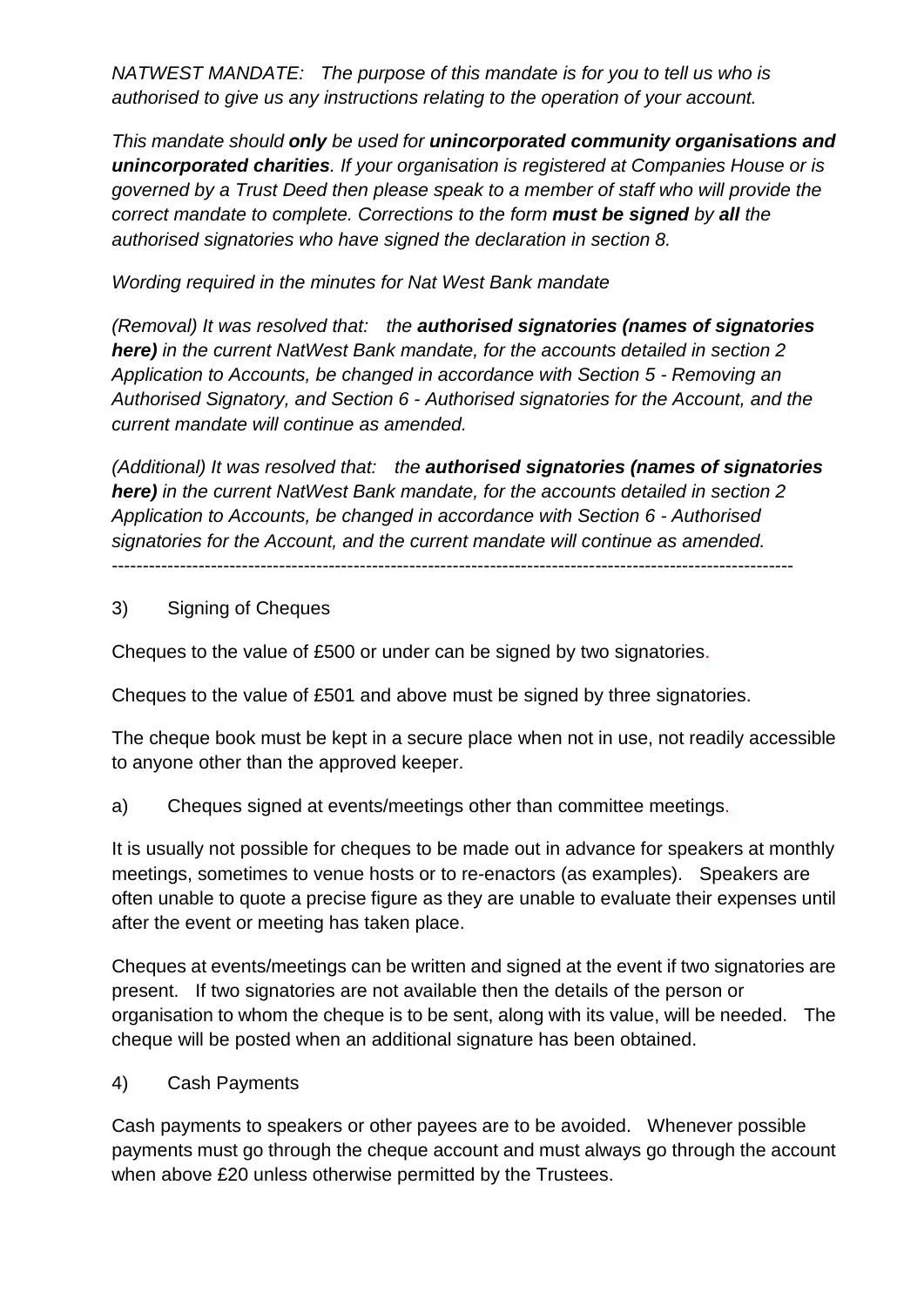a) Petty cash payments up to £20 may be made (see also Petty Cash section 13) below). In all cases, where possible, a signed receipt must be provided by the payee. Currently £35 is held in petty cash (2018).

b) Alternatively a purchase may be made with money provided from the personal purse of a committee member or committee member's nominee. It will then be repaid on receipt of an expenses claim with attached receipts at the next meeting of the committee. Although efforts to obtain a receipt should be made, small amounts under £5 may be reimbursed at the discretion of the Trustees in cases where difficulties are experienced in obtaining a receipt e.g. on archaeological sites or similar locations.

### 5) Regular review of accounts

The Treasurer will receive a monthly statement from the NatWest Bank (usually produced on or around the 5<sup>th</sup> of the month and posted 2<sup>nd</sup> class to arrive c 8<sup>th</sup> of the month). This must accord with the known income and expenditure of the Fieldworkers and be reported to the committee at each meeting. The last received statement should be made available at each meeting for review by the Chairman and other trustees.

The Treasurer will receive a monthly update of income paid into the account by the membership secretary, by anyone having made book sales, by the Archaeology Festival Sub-committee when in operation and by anyone receiving money for the Fieldworkers from any other source. It is possible for any member of the Trustees to pay income into the account (following an event or a trip for example) but details of any such payment must be provided to the Treasurer to be recorded in the accounts and a form is available for this purpose.

The Trustees are responsible for the work and job description of the Treasurer and for compliance with the Financial Controls. Trustees may ask to see the bank statement and accounts at any time.

Trustees must ensure that:

- The Treasurer keeps sufficient accounting records for the needs of the organisation
- The Treasurer prepares end of year accounts, a budget, and an annual report.
- Must ensure they are alert to any issues of bribery, fraud, financial abuse and other irregularities.
- Keep themselves aware of these Financial Control requirements.
- Maintain their own compliance with these controls.

# 6) End of Year Accounts/Annual Report

The Treasurer will prepare a set of Income and Expenditure accounts and a bank reconciliation.

Currently the financial year of the organisation runs from  $1<sup>st</sup>$  April until 31 $<sup>st</sup>$  March each</sup> year. This allows time for preparation and auditing of the accounts prior to an AGM each year but does not correspond to the membership subscription year. However, new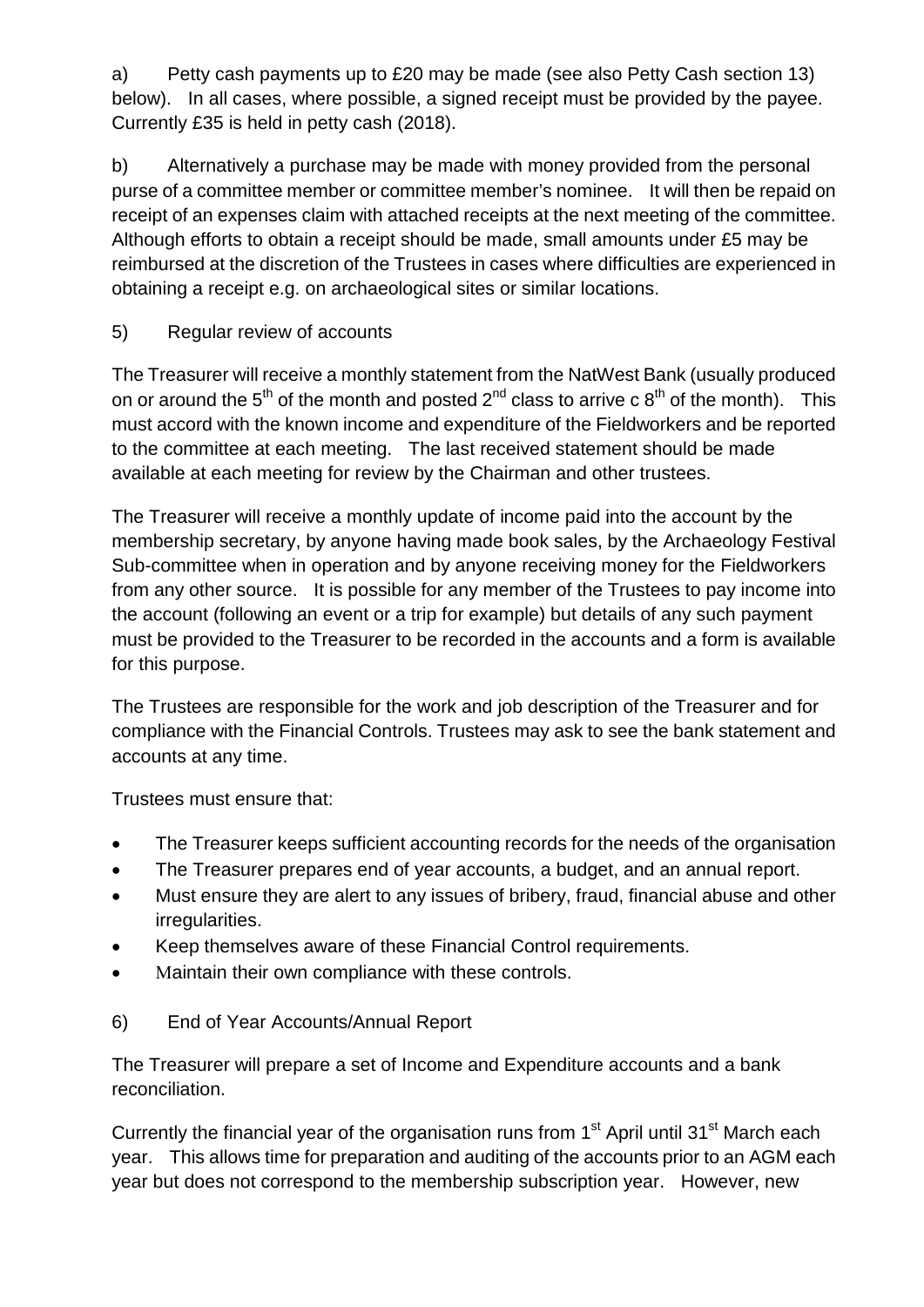members who join the Fieldworkers after 1<sup>st</sup> January are given membership for the following full year as an enhancement/inducement to membership. They are not counted in the yearly claim for gift aid until the first full year after the AGM.

The accounts should be audited prior to the AGM by a suitable member of the organisation who is not on the committee, or another suitable person, with an understanding and experience of accounts. A volunteer for this role will be approached by the Chairman and/or the Treasurer, the appointment to be agreed by the committee.

#### 6.2) Income

The Treasurer will account for monies received or paid under a number of nominal headings. Currently these are:

- Membership monies received by Cheque and in cash, (to include donations)
- Second-hand book Sales
- New Book Sales
- Festival Income
- Expenses related to membership and general running of the organisation
- Other large expenses not falling under a main heading

New Nominal headings can be added at the discretion of the Treasurer to account for income and expenditure.

These headings will be used to report income on the Annual Income and Expenditure sheet of the accounts.

Income in the form of cheques and cash must be banked promptly and regularly, cheques and cash received, not immediately banked, must be kept in a secure place.

Records of cash and cheques received must be made in a 'day book' and must agree with counterfoils provided by the bank after the paying-in transaction, such records and counterfoils to be kept for future reference by the auditor.

# 6.3) Invoicing

Organisations purchasing goods (ie books) and services (ie a lecture, consultancy) from the organisation will be invoiced by the Treasurer. Income will be reconciled against these invoices which will be numbered and dated accordingly. Debts arising from non-payment of invoices will be pursued by the Treasurer. Debts to write off must be sanctioned by the trustees.

# 7) Budgeting

The accounts of the organisation are not complex and a simple budget for known expenditure, including expected inflation, set against expected income should be prepared each year for review at the first meeting after the end of the organisation's financial year.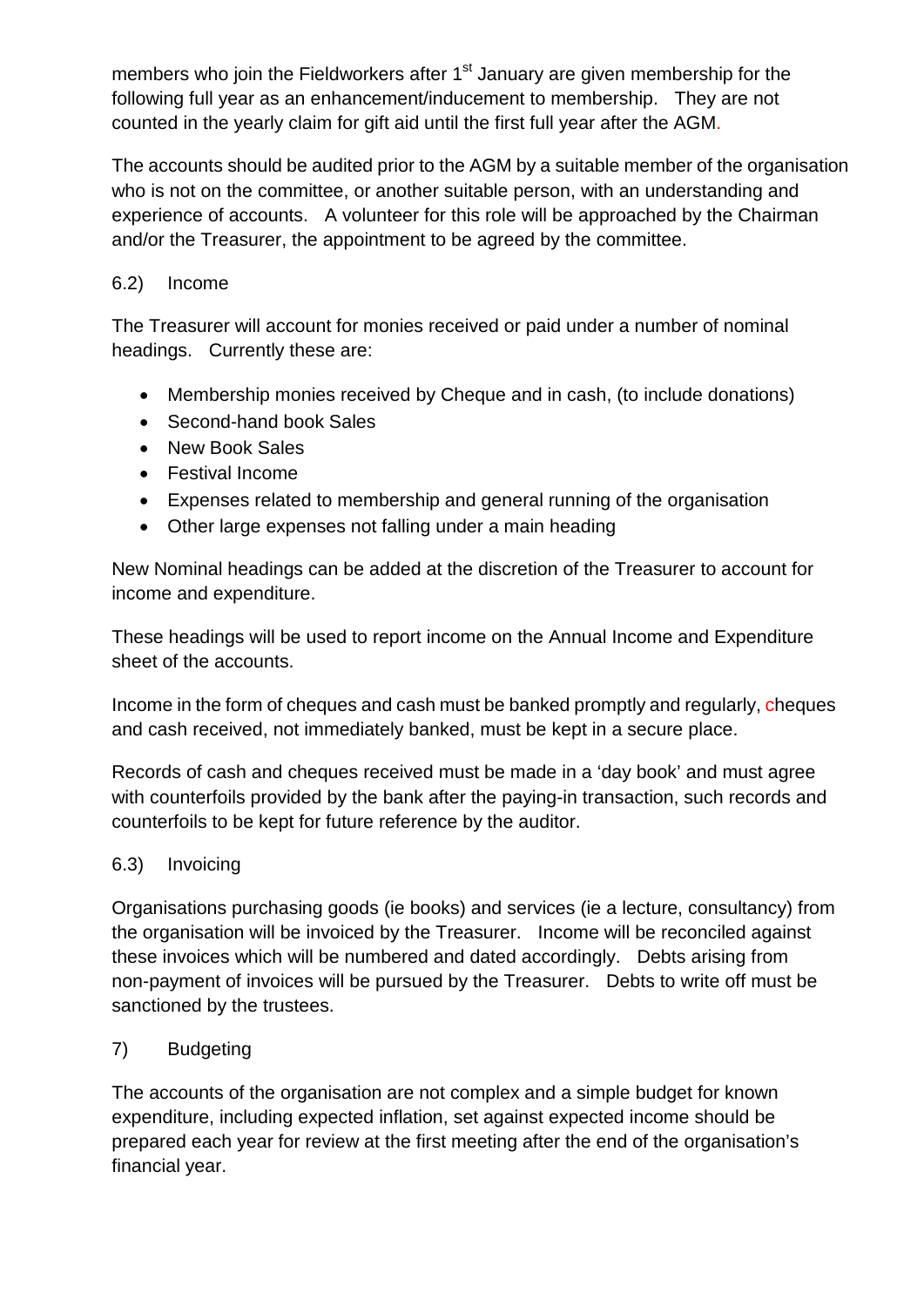Membership subscriptions should be subject to annual review to ensure that they cover the normal budgeted operating costs of the organisation. Subscription rates can be adjusted appropriately by vote of the committee for this purpose.

The Trustees will discuss and agree or alter the Budget at the first committee meeting after the AGM. Expenditure likely to be incurred during the year will be recorded in the minutes.

The budget will include Public Liability Insurance cost for active members – currently 50% of membership (as advised by our insurers) and Employers Liability (members under supervision by another member).

8) Disclosure of Accounts

Accounts will be made available to any member who asks for a copy but they will not be available in full form on the Fieldworkers web site. Any financial information to be made available on the website must first be agreed by the Trustees. A copy of the accounts will be available at the AGM of the Fieldworkers and copies of the accounts will be distributed by email and post to all members of the organisation prior to the AGM, along with Nomination papers for committee members.

9) New Leicestershire Fieldworkers Trustees

Any new Trustees will be given a copy of the accounts at the first committee meeting after the AGM.

All Trustees must read the Charity Commission document CC3 The Essential Trustee and the Treasurer must read and be familiar with CC15b Charity Reporting and Accounting: The Essentials, and, CC8 Internal Financial Controls for Charities. Both documents are reviewed and updated annually can be downloaded from the Charity Commission website.

#### 10) Archaeology Festival

The Archaeology Festival is funded by Leicestershire Fieldworkers and other organisational or personal donations each year. The money which is held in the Leicestershire Fieldworkers account under a nominal heading, is for the purpose of the Festival alone and is not to be used for any other purpose. The Fieldworkers can make money available to ensure the Festival is not overspent but will urge the Festival Committee to make up any shortfall by appeals to existing organisational or individual contributors or to grant-providing bodies.

11) Charitable Donations and Gift Aid reclamation from HMRC

Members can sign their membership form to declare whether or not they are taxpayers, this information to be kept on the membership database. The information enables the Fieldworkers to reclaim tax paid as a charity from HMRC. The Treasurer will claim this income and must be familiar with the relevant information on the HMRC website. It is not possible for the donor and the organisation to both claim back tax paid unless the donor